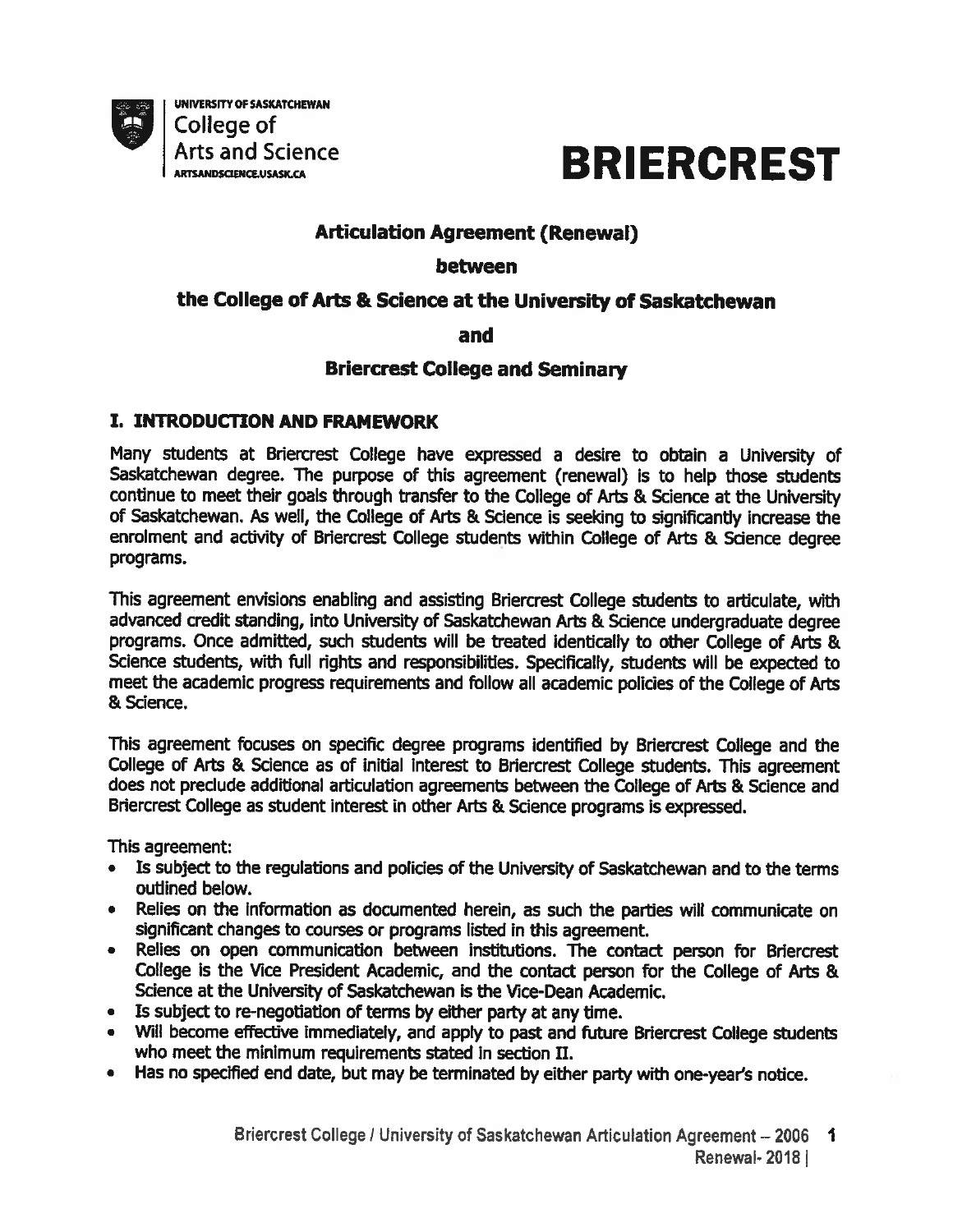• Will be reviewed after <sup>5</sup> years by the parties to ensure that it is still meeting the needs of each party.

This agreement is signed on behalf of the respective Institutions by:

Peta Bonham-Smith Contract Ellery Pullman, PhD

Withess **Witness** 

Dean, College of Arts & Science<br>
University of Saskatchewan<br>
Executive Vice-President and Provost<br>
Briercrest College and Seminary University of Saskatchewan Briercrest College and Seminary June , 2018

 $0$ , Tylo at-.. Junel3,2018 3wce- ,<sup>2018</sup> Juh 17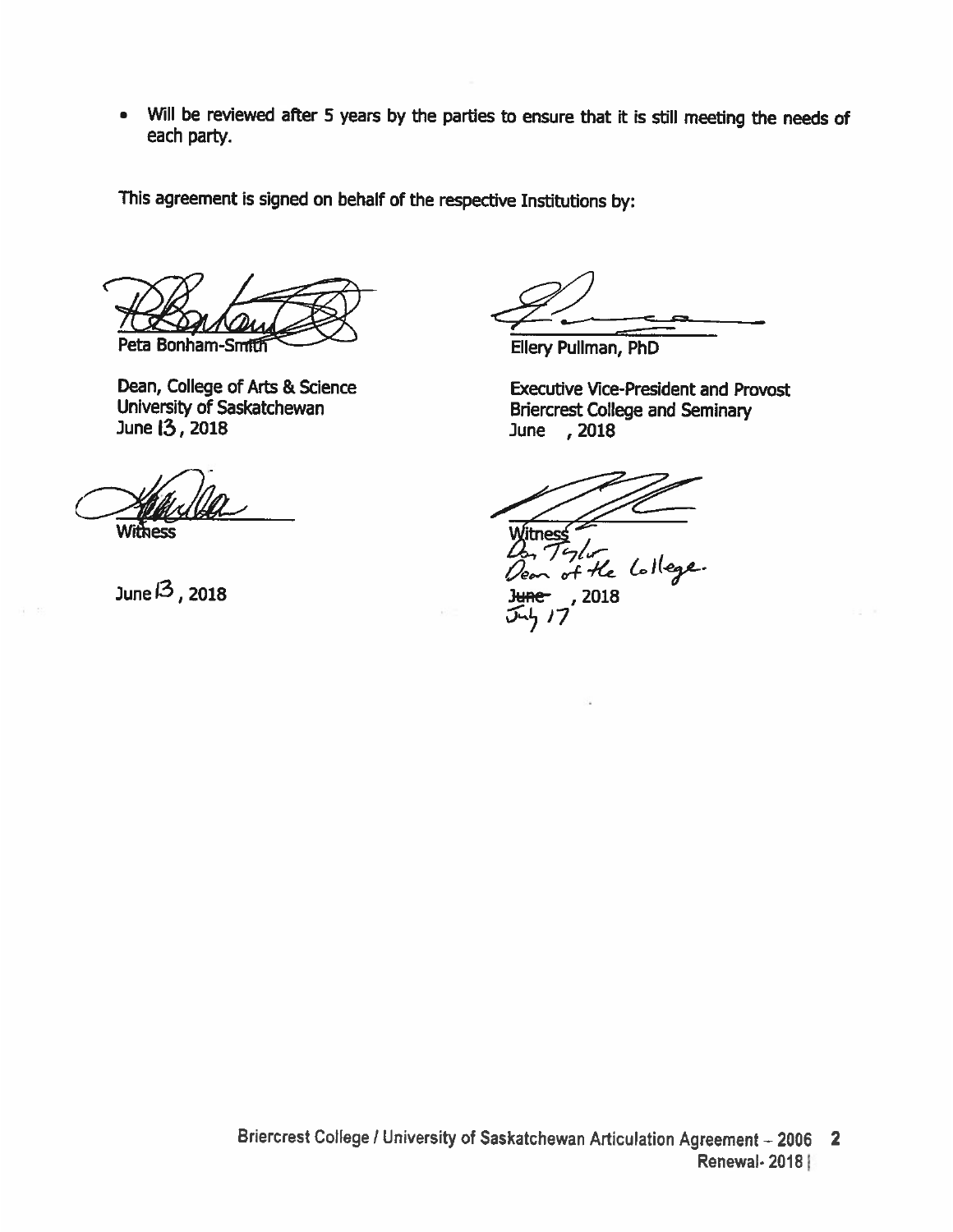#### IL ADMISSION REQUIREMENTS

- 1. The Admissions Office at the University of Saskatchewan has the final right of approval on admission decisions for all students.
- 2. Students who have completed less than 18 transferable credit units of post-secondary courses are considered for admission based on their high school marks – please see the<br>University of Saskatchewan *prospective student website* for details visit: University of Saskatchewan *prospective student website* for details www.admissions.usask.ca
- 3. Students are required to consult with an advisor in the College of Arts & Science Undergraduate Student Office prior to course registration.
- 4. High school admissions standards are not relevant for admission of students who have completed at least 18 credit units of transferable courses. However, students are responsible for successful completion of any high school prerequisites required for specific courses at the University of Saskatchewan.
- 5. Students completing one-year certificates are not covered by this agreement. These students may apply to the University of Saskatchewan for Transfer Credit on a case-by-case basis.
- 6. Students who complete at least one year (i.e., at least 30 credit units) of a post-secondary certificate, diploma or program at Briercrest College, with an average of 60.00% (equivalent to C— on the Briercrest Grade Scale), who demonstrate typical progress and course selection towards a Briercrest program, and who meet the required level of proficiency in the English language for entrance to the University of Saskatchewan, will be accepted into the College of Arts & Science at the University of Saskatchewan with at least 50% of their eligible Briercrest credit units as block transfer credit as outlined in item (8) below.
- 7. Students must complete the remaining credit units at the University of Saskatchewan in order to meet College of Arts & Science residency requirements. This includes half the required credit units in their degree, 2/3 of the required senior-level courses, and 2/3 of the required credit units in their major.
- 8. Only passed courses (grades of 50% (D-) or higher) can be transferred into the College of Arts & Science.
- 9. Students are guaranteed the minimum level of transfer credits as outlined in item (5) above, but may transfer more as follows. All Briercrest College courses eligible for articulation with University of Saskatchewan courses, as outlined in Section III below, will first be evaluated.
	- If this evaluation reveals that more than 50% of the earned Briercrest credit units are transferable, then the total amount of credit units earned in articulated courses will be transferred into University of Saskatchewan College of Arts & Science degree programs and interpreted within the context of residency requirements described in item (6) above.
	- If this evaluation reveals that less than 50% of the earned Briercrest credit units are transferable, then a block transfer credit equal to the difference between 50% of the earned Briercrest credits and the transferable credits will be granted.

Briercrest College / University of Saskatchewan Articulation Agreement - 2006 3 Renewal- 2018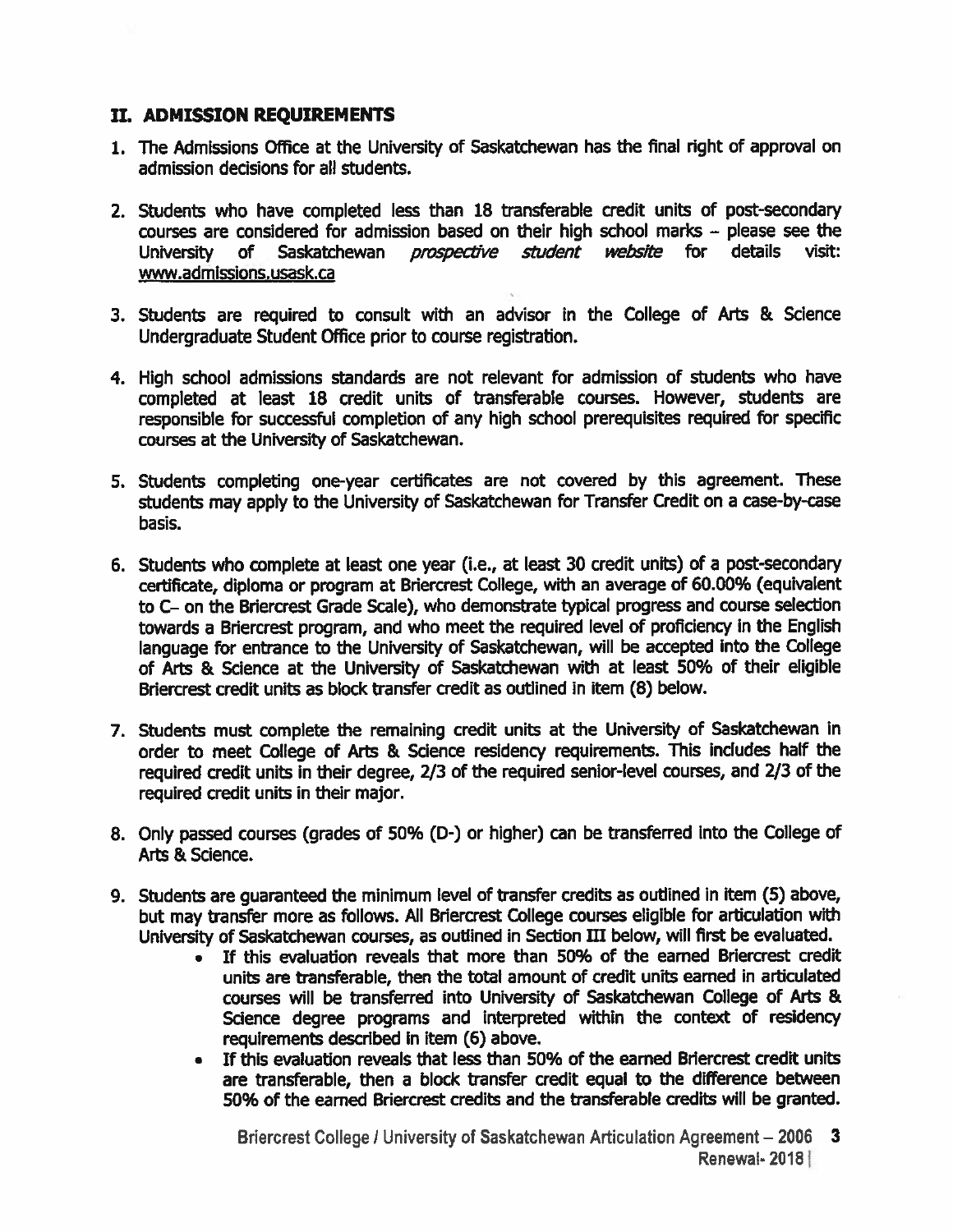This block transfer credit will be recorded as unspecified junior Arts & Science Electives for the University of Saskatchewan program. In general, it is expected that this block transfer should not exceed 25% of the credit units that have <sup>a</sup> specific equivalency.

- 10. Each institution commits to ongoing communications related to program and course changes. Every effort will be made to ensure that no, or minimal, departure from the curriculum will be required for transfer students who were accepted under previous program requirements. The Arts & Science policies related to "date of commencement of program" will be extended to the date of the first documented advising contact at Briercrest College related to course selection for purposes of transfer to the College of Arts & Science.
- 11. Students wishing to transfer to other Colleges or programs at the University of Saskatchewan must meet the College or program transfer requirements of that College. As these requirements may differ from the admission requirements of the College of Arts & Science outlined here, a transfer credit evaluation made for the College of Arts & Science may be adjusted by the new College if <sup>a</sup> student transfers.

# IlL LIST OF TRANSFERABLE COURSES

## <sup>A</sup> list of course equivalendes between Briercrest College and the University of Saskatchewan can be found at:

https://admissions.usask.ca/requirements/transfer-results.php?institution=BriercrestCollege

General Information:

- 1. Only courses with passing grades (Briercrest scale 50.00% (0—) or higher) can be transferred for credit. Grades do not transfer to University of Saskatchewan Arts & Science programs.
- 2. University of Saskatchewan transfer credit regulations do not allow granting of transfer credit for courses in theology or ministerial preparation. If transferring students disagree with the decision to not grant credit for specific courses (that is, they do not think they are theological or ministerial prep courses), they may present <sup>a</sup> detailed case to the Director of Admissions at the University of Saskatchewan. Please note that if <sup>a</sup> course has previously been denied transfer credit, it will not be re-evaluated unless there has been <sup>a</sup> significant change in the curriculum.
- 3. The College of Arts & Science limits the junior (100-level) credit units in its degree programs. Of the <sup>120</sup> credit units required for the four-year and honours degrees no more than <sup>54</sup> credit units of junior (100-level) courses are permitted and of the <sup>90</sup> credit units required for the three-year degrees no more than <sup>48</sup> junior credit units are allowed. In order for courses to transfer at the 200-400 level in the College of Arts and Science, courses need be considered non-introductory in content.
- 4. Transferable courses may serve <sup>a</sup> variety of purposes in the University of Saskatchewan Arts & Science programs: <sup>a</sup> Distribution Requirement, <sup>a</sup> Major Requirement, or an Elective.